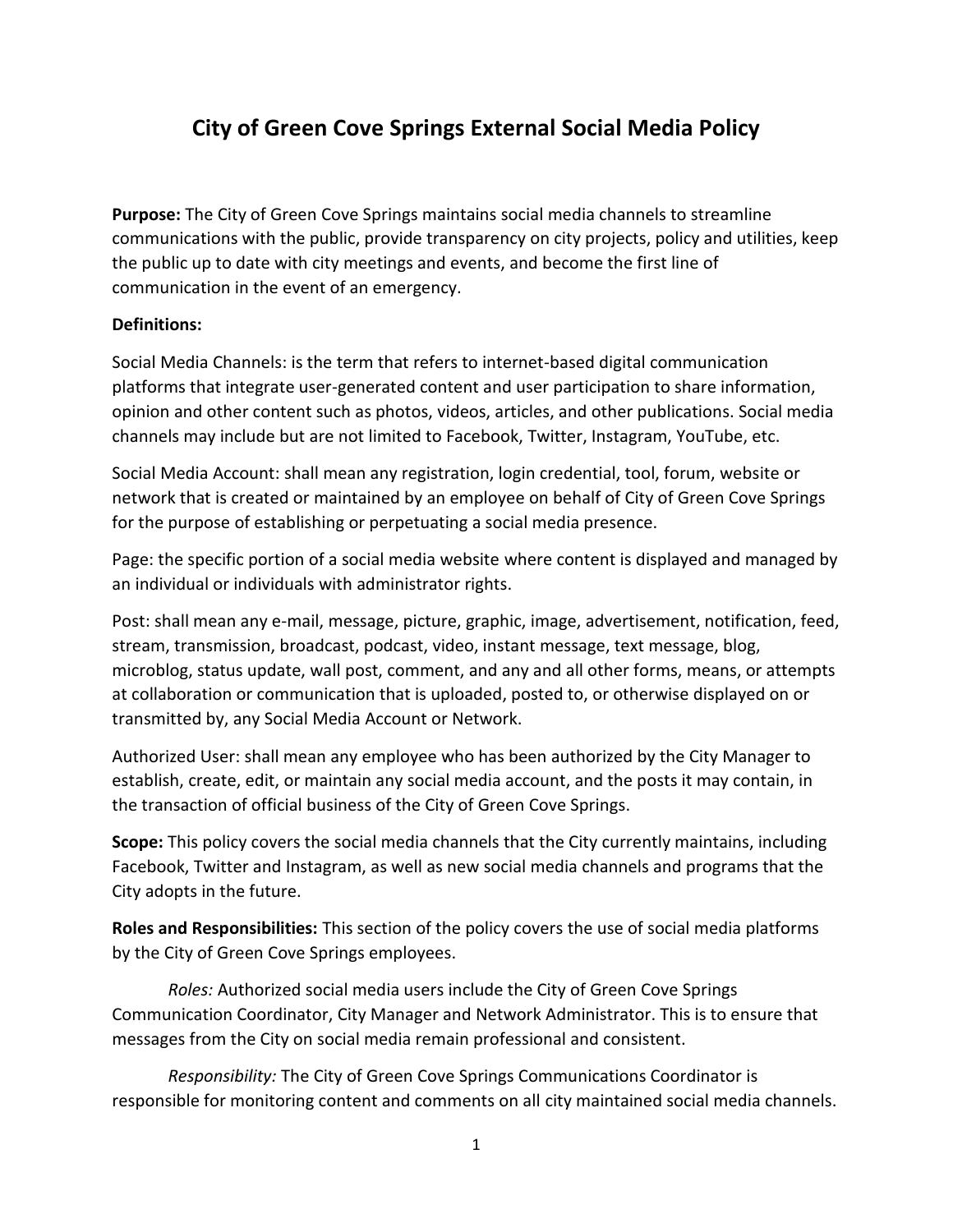The City of Green Cove Springs official social media accounts will be used for providing information and transparency on the topics of city policy, City Council business, accomplishments, events, programs, news and announcements, to encourage social engagement with city residents, and for emergency alerts as well as information about various City boards and committees. The Communications Coordinator will work with the City Clerk to make sure that all posts are archived and comply with Florida Public Records Laws.

**Content:** Each post from the City on any of the City's social media channels should be treated as an official statement from the City of Green Cove Springs. Content needs to have a professional tone, clearly communicating facts and impact of each policy decision, city program, announcement, and any City Council business. The tone can also be conversational when talking about any awards that the City or city employees receive and talking about upcoming City events or Parks and Recreation Programming.

When posting a link, video, or photo, there must be text in the post to give context and direction to the link, video or photo posted. Credit of who took the photo or video must also be included with the post.

Understand that any published content is in the public domain. When speaking on behalf of the City, it should be assumed that all communications are in the public domain and available for publishing and discussion in all forms of media. All content posted by authorized users should represent the City's point of view, not the point of view of individual employees.

The City will not use its social media channels to promote a private business, nor will the city "like" or "follow" any social media pages of a private business. The City may only "like" or "follow" pages and social media accounts of other counties and municipalities, state and federal agencies, local and regional law enforcement, and local community groups, nonprofits, charitable, and civic clubs.

The City may only promote other events and programs run by Clay County, Clay municipalities, state and federal agencies, local and regional law enforcement, and local community groups, nonprofits, charitable, and civic clubs, or as further authorized by the City Manager. The City may also promote events that the City co-sponsors with a single person or community organization.

# **City Social Media Accounts – General Procedures**

### **Establishing Social Media Accounts**

All City social media accounts will be approved by the Communications Coordinator and City Manager before becoming established online. Approval includes establishing authorized users of the social media account. This is to ensure consistent messaging and information is broadcast across all City Channels.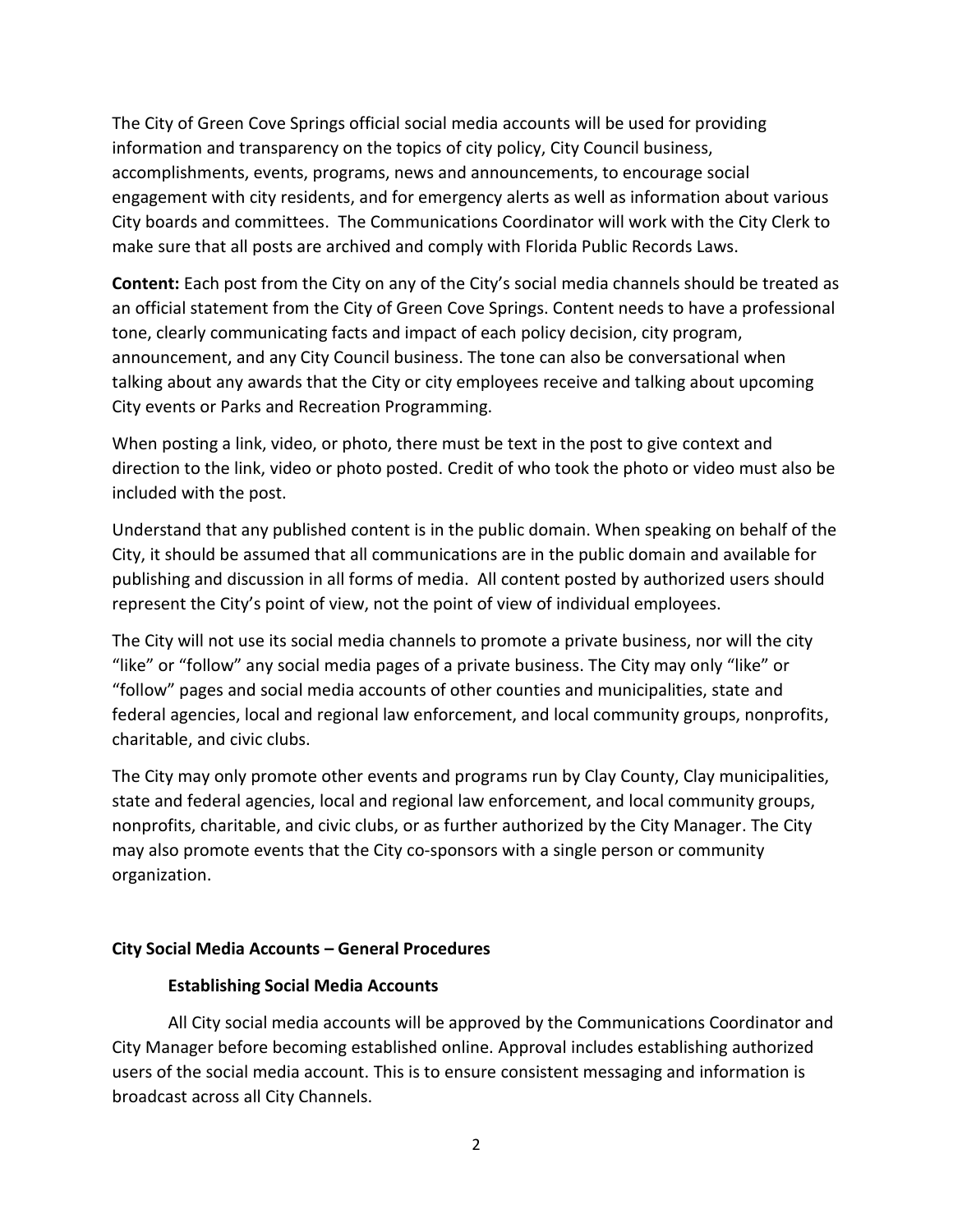# **Procedures When Establishing and Maintaining a City Social Media Account**

Include an introductory statement that clearly specifies the purpose and topical scope of the social media presence, and have the relevant City department's contact information prominently displayed. Where possible, department social media accounts should link back to City's official website.

Post the "Public Comments" and "Notice of Public Record" either directly on the social media site or as a link to the PDFs of both on the City Website. The agreement, in addition to its other language, shall clearly indicate that any post is subject to public records disclosure.

Enable features for public comments, if such capability exists, and comply with and enforce the posted Terms of Use agreement.

Make available to the Information Systems Department all content such as text, images, and video placed on social media accounts.

Maintain compliance with all applicable Federal, State, and City requirements, as well as policies and procedures relating to records retention and public records requests.

# **Accessibility**

All content posted on the City website and City social media pages should be made accessible to be in compliance with the Americans with Disabilities Act (ADA). Compliance includes the following:

Use as little hashtags as possible, and when writing hashtags, abbreviations, or acronyms in a post use camel case (capitalizing the first letter of every word without separating words with spaces or punctuation).

Utilize plain text in all social media posts. This means using words that are common and easy to understand, writing in clear, short sentences and writing in the active voice.

When possible, spell out acronyms in the first instance it is used in a post. This will help those using text readers to better understand the agency that the acronym identifies.

Add captions to all photos posted. A simple caption describing the scene of the photo or how elements are arranged in a graphic will allow users who are sight impaired to better mentally visualize the entire post and better understand the message of the post.

Provide closed captioning, or access to captioning, with every video posted.